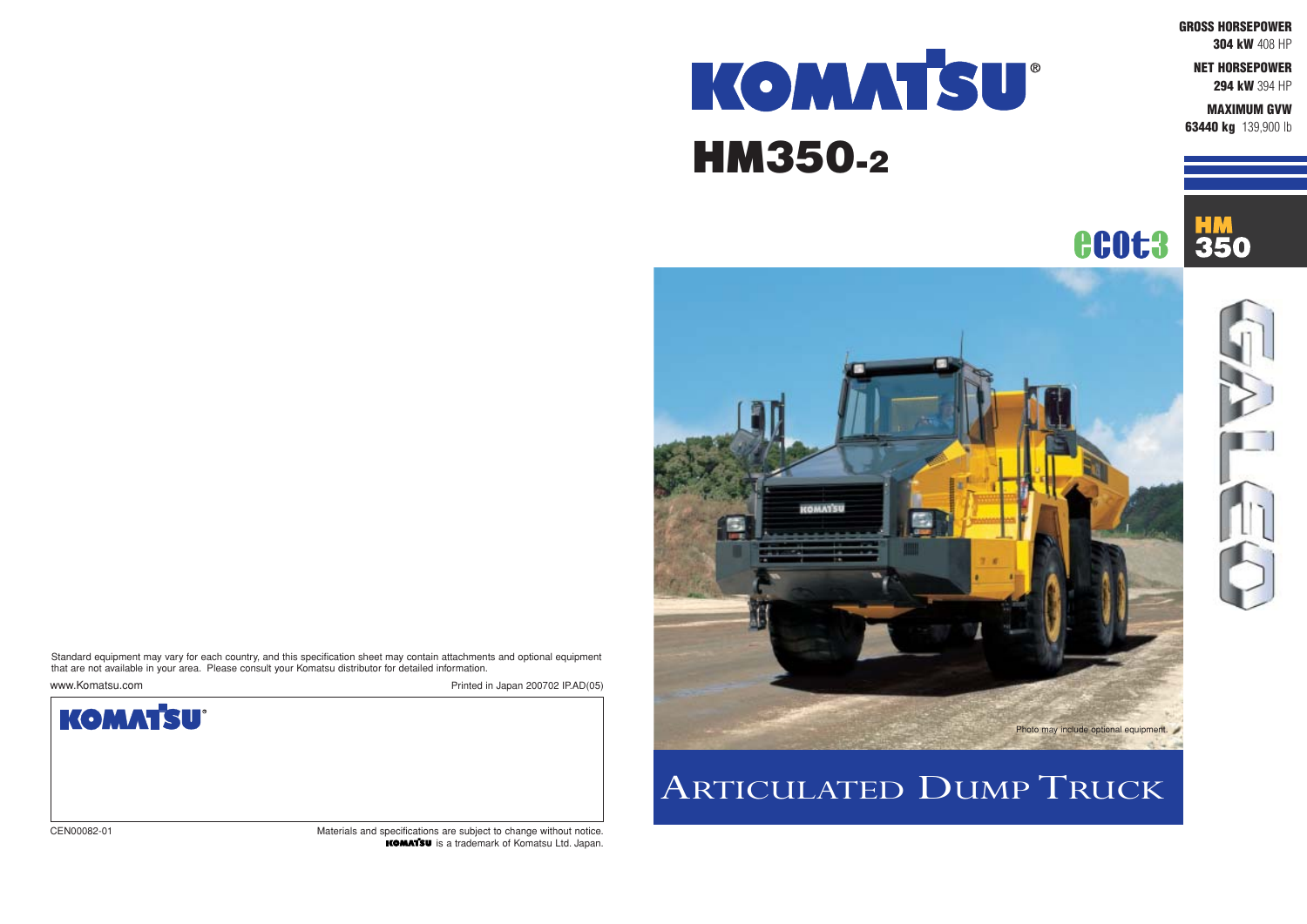## **HM350.**2 **A** RTICULATED DUMP TRUCK **CONSUMISTION ARTICULATED DUMP TRUCK HM350.2**

## **WALK-AROUND**

### *Hydro-pneumatic suspension for all terrains.*

The hydro-pneumatic suspension in both front and rear suspensions assures a comfortable ride even over rough terrain.

### *Interaxle & differential locks provide excellent traction in rough terrain.*

**Tiltable cab** can be tilted rearward 32 degrees to provide easy service.

> The oil-cooled multiple-disc interaxle lock and differential locks can be turned on and off during travel. In addition, the differential locks can lock up all three axles' differentials for maximum traction.

- The wide cab offers a comfortable operator and passenger environment
- Viscous mounts support the cab while absorbing vibrations and noise
- Low-noise cab through improved sealing with integrated floor Interior noise level 76 dB(A)
- Additional front under view mirrors provide superior visibility
- Air suspension seat is standard
- Power window (L.H)

### *Komatsu designed, electronically controlled transmission for a comfortable ride.*

F6-R2 counter-shaft type transmission with K-ATOMiCS (Komatsu Advanced Transmission with Optimum Modulation Control System).Transmission shift hold button optimizes the operator control.

### *Wide, spacious cab with excellent visibility*

#### *High capacity, reliable, continuously cooled, wet type multiple-disc brakes and retarder*

● Fully hydraulic controlled wet multiple-disc brake ● Retarder absorbing capacity (continuous descent) **444 kW** 595 HP

### *Easy-to-load body*

- Heaped capacity **19.8 m3** 25.9 yd3
- Low loading height **2975 mm** 9'9"

1350

● High strength body constructed of thick wear-resistant steel having 400 Brinell hardness

### *High performance and environment-friendly SAA6D140E-5 ecot3 engine*

- Gross horsepower **304 kW** 408 HP
- Meets North American EPA Tier 3 and EU Stage 3A emission regulations for 2006
- Engine power mode selection system realizes both greater productivity and improved fuel economy
- Higher engine output and torque improve productivity in all applications

### *Fully hydraulic articulated steering*

- Light and easy operation
- Minimum turning radius **8.6 m** 28'3"

*The HM350-2 with new ecot3 engine, meets the EPA Tier 3 and EU Stage 3A emission regulations, offers all around maximum productivity with faster travel speed and many features that enhance efficiency, while reducing maintenance costs. From rough terrain construction sites to landfills - the HM350-2 has the competitive edge.*



**GROSS HORSEPOWER 304 kW** 408 HP @ 2000 rpm

**NET HORSEPOWER 294 kW** 394 HP @ 2000 rpm

> **MAXIMUM GVW 63440 kg** 139,900 lb





Building on the technology and expertise Komatsu has accumulated since its establishment in 1921, GALEO presents customers worldwide with a strong, distinctive image of technological innovation and exceptional value. The GALEO brand will be employed for Komatsu's full lineup of advanced construction and mining equipment. Designed with high productivity, safety and environmental considerations in mind, the machines in this line reflect Komatsu's commitment to contributing to the creation of a better world.

*Genuine Answers for Land & Environment Optimization*

#### Photo may include optional equipment.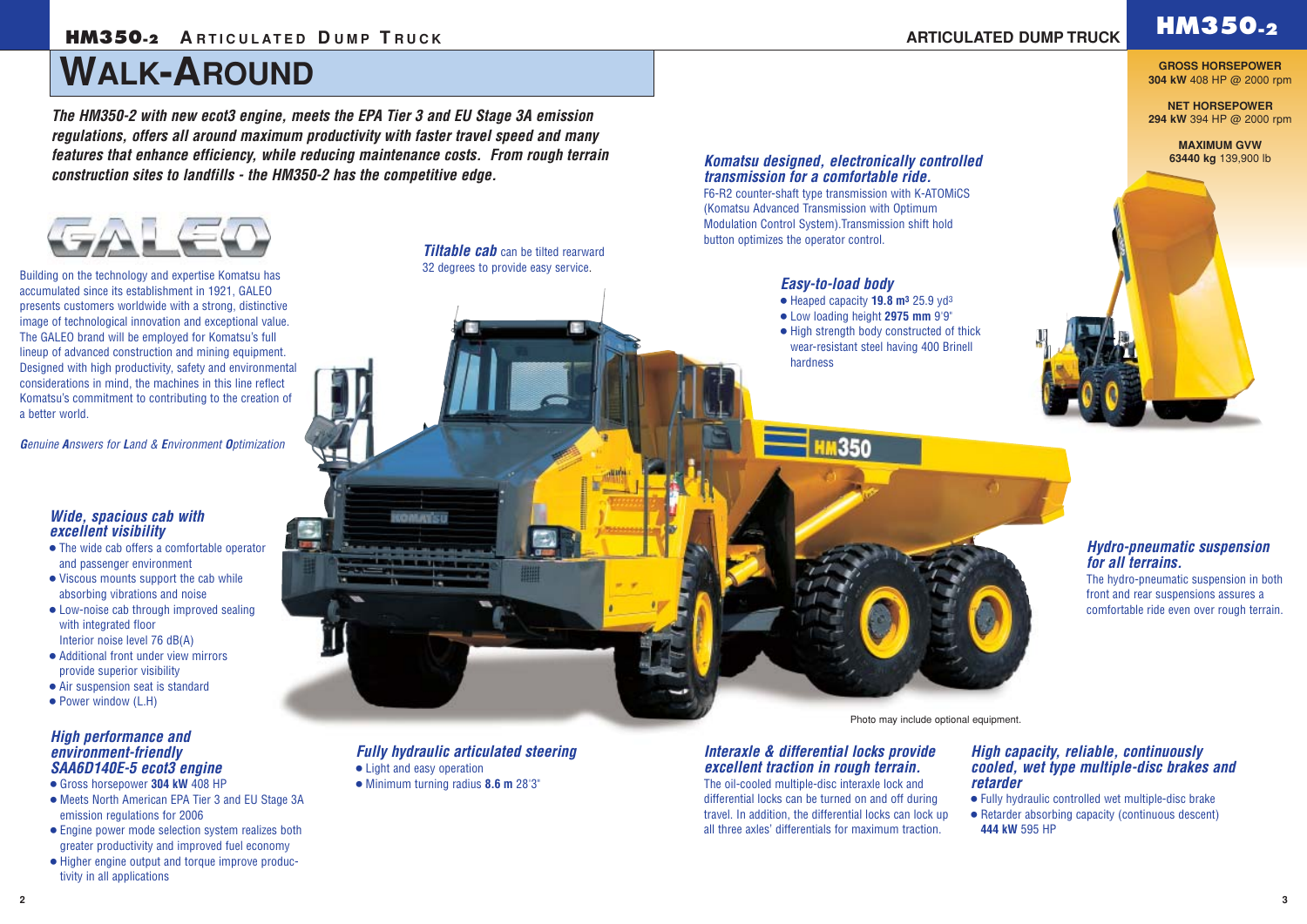#### **Komatsu Designed Interaxle and Differential Locking Systems**

The full-time six-wheel drive system reduces slippage. A wet multiple-disk interaxle clutch also locks the three axles in unison for greater traction. The interaxle lock and differential locks can be switched on and off while the truck is travelling, thereby boosting productivity. In addition, the differential lock switch, which is a three position switch, can lock up the rear axle differentials only, or all axles for maximum performance in the worst conditions.

#### **Hydraulically Controlled Wet Multiple-Disc Brakes and Retarder**

Wet multiple-disc brakes have been proven on Komatsu dump trucks and wheel loaders ensuring highly reliable and stable brake performance. The large-capacity, continuously cooled,wet-multiple disc brakes also function as a highly responsive retarder which gives the operator greater confidence at higher speeds when travelling downhill. Retarder Absorbing Capacity (continuous descent): **444 kW** 595 HP

#### **Large Capacity Body and Box Section Frame Structure**

The HM350 has the large heaped capacity of **19.8 m3** 25.9yd3 body. The low loading height of **2975 mm** 9'9" enables easy loading. The body is built of high strength wear-resistant steel with a Brinell hardness of 400, and the body shape provides excellent load stability. Rugged enough for the toughest jobs, the HM350's frame is designed using a rigid box structure with connecting torque tubes made of high strength low alloy steel.

#### **Articulated Steering**

Fully hydraulic articulated steering offers low-effort operating performance and maneuverability. A minimum turning radius of only **8.6 m** 28'3" provides ability to work in tight areas.

#### **Komatsu Designed Electronically Controlled Countershaft Transmission**

The Komatsu designed Electronically Controlled Transmission called K-ATOMiCS has been a success in Komatsu's rigid dump trucks. The electronic clutch modulation system ensures proper clutch pressure when the clutch is engaged. The total control system controls both the engine and transmission by monitoring the vehicle conditions. This high technology system assures smooth shifts without shock and maximizes power train life.

### **HM350.2 ARTICULATED**





*The combination of high travel speeds and an efficient engine with low emissions delivers maximum productivity at the lowest cost.*

#### **Komatsu Technology**



Komatsu develops and produces all major components, such as engines, electronics and hydraulic components, in house.

With this "Komatsu Technology," and adding customer feedback, Komatsu is achieving great advancement in technology.

To achieve both high levels of productivity and economical performance, Komatsu has developed the main components with a total control system.

The result is a new generation of high performance and environment friendly machines.

#### **High Performance Komatsu SAA6D140E-5 Engine**

This engine delivers faster acceleration and higher travel speeds with high horsepower per ton in its class. Advanced technology, such as Common Rail Injection system (CRI), air to air aftercooler, and an efficient turbo-charger enables the engine to meet the North American EPA Tier 3 and EU stage 3A emission regulations. High torque at low speed, impressive acceleration, and low fuel consumption ensure maximum productivity.



#### **Engine Power Mode Selection System**

The system allows selection of the appropriate mode between two modes <Power mode > or <Economy mode> according to each working condition. The mode is easily selected with a switch in the operator's cab.

#### **Power mode**

Great productivity can be attained by taking a full advantage of high output power. It is appropriate for job sites where larger production at uphill-hauling is required.

#### **Economy mode**

Engine speeds of the maximum output, downshift, and upshift are set to a lower level. It is appropriate for light work on the flat ground.



#### **Hydro-pneumatic Suspension**

The hydro-pneumatic suspension has been proven on Komatsu's rigid dump trucks. The front axle hydro-pneumatic suspension employs "De Dion" type design, allowing the machine to ride more smoothly over bumps. The rear-axles are mounted on a dynamic equalizer structure equipped with hydro-pneumatic suspension. The entire vehicle's suspension delivers a comfortable ride and maximizes productivity.

## **PRODUCTIVITY FEATURES**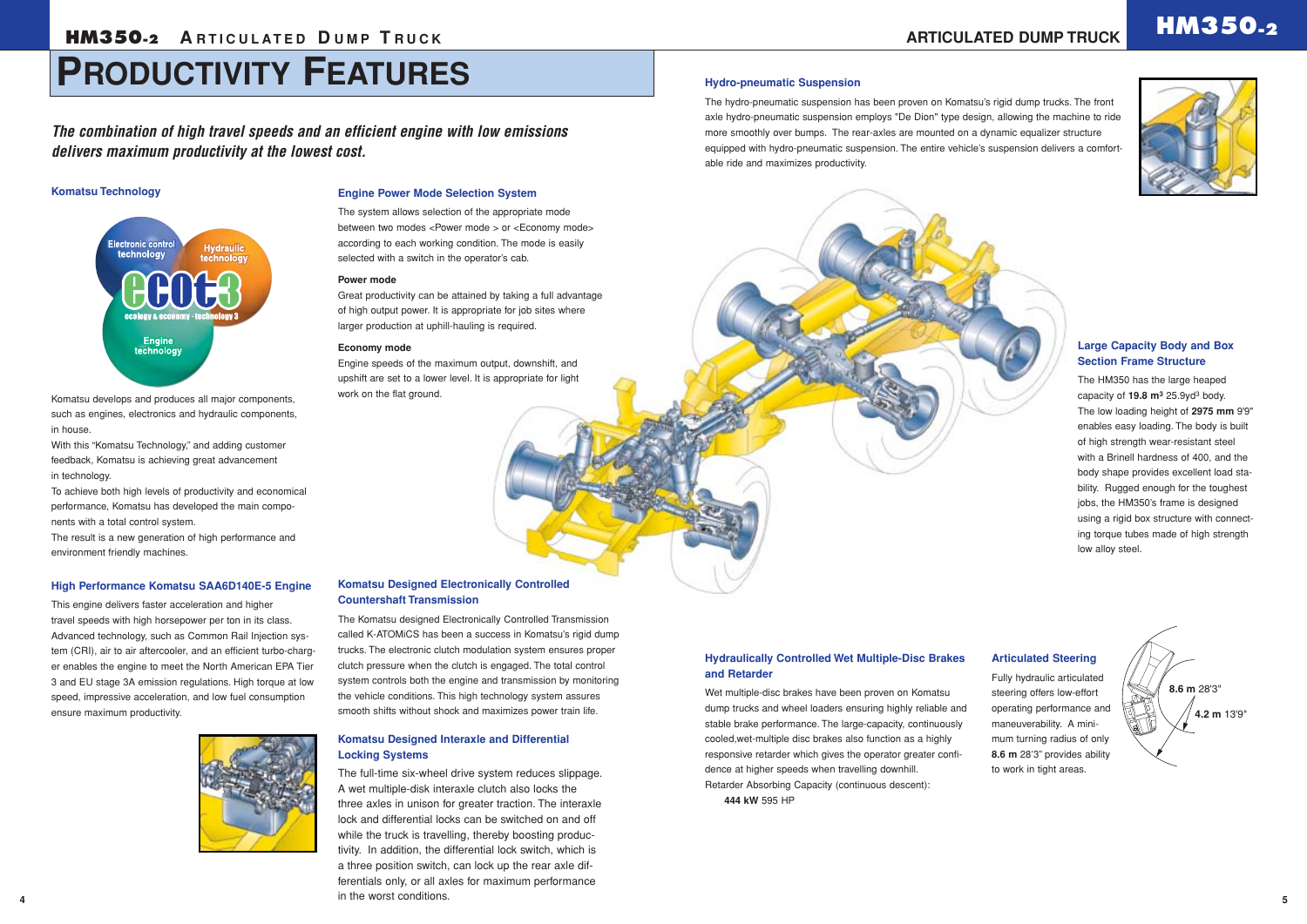## **OPERATOR ENVIRONMENT**

#### **Built-in ROPS/FOPS cab**

These structures conform to ISO 3471-1994 standard.

#### **Hydro-pneumatic Suspension for All Terrains**

The hydro-pneumatic suspension assures a comfortable ride even over rough terrain and ensures maximum productivity and operator confidence.

#### **Viscous Cab Mounts**

Viscous mounts reduce the noise transmitted to the cab and achieve a quiet 76 dB(A) noise level.





#### **Air Suspension Seat is Standard**

The air suspension, fabric-covered seat which is adjustable to the operator's weight is provided as standard. The air suspension seat dampens vibrations transmitted from the machine and reduces operator fatigue as well as holding the operator securely to assure confident operation.

#### **Electric Body Dump Control Lever**

The low effort lever makes dumping easier than ever.

#### **Supplementary Steering and Secondary Brakes**

Supplementary steering and secondary brakes are standard features.

Steering: ISO 5010-1992, SAE J1511 Brakes: ISO 3450-1996

#### **Low-noise Designed Cab**

Integrated cab and floor provide airtight cab. Engine room is also sealed. The low noise and sound insulated muffler /exhaust pipe contribute to reducing sound levels. All these together offer a quiet and comfortable operator environment.

#### **Wide, Spacious Cab with Excellent Visibility**

The wide cab provides a comfortable space for the operator and a full size buddy seat. Large electrically operated window and the operator's seat positioned to the left side ensures superior visibility.

#### **Ergonomically Designed Cab**

The ergonomically designed operator's compartment makes it very easy and comfortable for the operator to use all the controls. The result is more confident operation by operators and greater productivity.

The front under view mirrors are increased to two from one, and the rear view mirrors increased to four from two. Newly employed laminated glass in the windshield assures safe operation. In addition, electric heated rear window facilitates defrosting.



#### **Easy-to-See Instrument Panel**

The instrument panel makes it easy to monitor critical machine functions. In addition, a caution light warns the operator of any problems that may occur. This Komatsu on-board monitoring system makes the machine very friendly and easy to service.

#### **Steering Wheel and Pedals**

Low effort pedals reduce operator fatigue when working continuously for long periods. The tiltable, telescoping steering column enables operators to maintain the optimum driving position at all times.

*Komatsu has developed a state-of-the-art, wide comfortable cab. The low level of vibration and noise ensure maximum productivity from the operator.*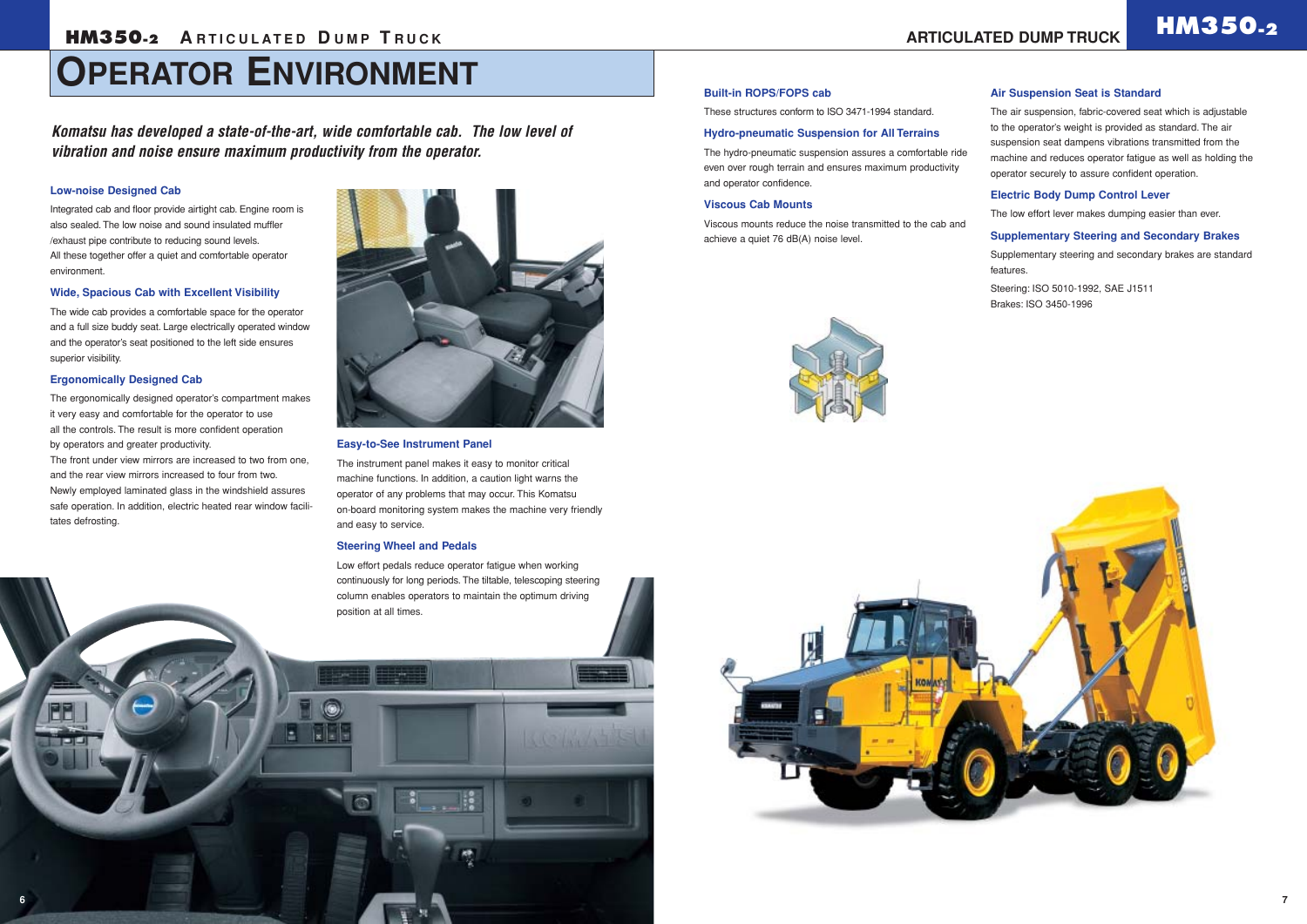## **HM350-2 ARTICULATED DUMP TRUCK CONSUMING ARTICULATED DUMP TRUCK <b>HM350-2**

## **EASY MAINTENANCE**

## **SPECIFICATIONS**

| Full time all wheel drive with 100% differential lock in all axles. |  |
|---------------------------------------------------------------------|--|
| Ratios:                                                             |  |
|                                                                     |  |

### **SUSPENSION SYSTEM**

| and rubber suspension system |
|------------------------------|

| <b>ENGINE</b>                                                                                                                                                                                      | <b>MAIN FRAME</b>                                                                                                                                                                                                                                                                                      |
|----------------------------------------------------------------------------------------------------------------------------------------------------------------------------------------------------|--------------------------------------------------------------------------------------------------------------------------------------------------------------------------------------------------------------------------------------------------------------------------------------------------------|
| Type  Water-cooled, 4-cycle<br>Aspiration Turbo-charged, after-cooled, cooled EGR                                                                                                                  | Type  Articulated type, box-sectioned<br>construction on front and rear<br>Connected by strong torque tubes.                                                                                                                                                                                           |
|                                                                                                                                                                                                    | <b>BODY</b>                                                                                                                                                                                                                                                                                            |
| Horsepower<br>ISO 9249 / SAE J1349 Net 294 kW 394 HP<br>Lubrication system<br>Air cleaner. Dry type with double elements and<br>precleaner(cyclonpack type), plus dust indicator                   | Capacity:<br>Struck  14.6 m <sup>3</sup> 19.1 yd <sup>3</sup><br>Heaped (2:1, SAE) 19.8 m <sup>3</sup> 25.9 yd <sup>3</sup><br>Payload  32.3 metric tons 35.6 U.S. tons<br>high tensile strength steel<br>Material thickness:<br>Target area<br>(inside length x width) 5495 mm x 2935 mm 18'0" x 9'8" |
| <b>TRANSMISSION</b>                                                                                                                                                                                | <b>HYDRAULIC SYSTEM</b>                                                                                                                                                                                                                                                                                |
| Torque converter 3-elements, 1-stage, 2-phase<br>Transmission Full-automatic, counter-shaft type<br>Forward Torque converter drive in 1st gear,<br>direct drive in 1st lockup and all higher gears | Relief pressure 20.6 MPa 210 kg/cm <sup>2</sup> 2,990 psi                                                                                                                                                                                                                                              |
| Reverse. Torque converter drive and direct drive in all gear<br>Shift control Electronic shift control with automatic<br>clutch modulation in all gear<br>Maximum travel speed 57.1 km/h 35.5 mph  | <b>CAB</b><br>п<br>Dimensions comply with ISO 3471 ROPS (Roll-Over Protective                                                                                                                                                                                                                          |
|                                                                                                                                                                                                    | Structure) standard                                                                                                                                                                                                                                                                                    |
| <b>AXLES</b>                                                                                                                                                                                       | <b>WEIGHT (APPROXIMATE)</b>                                                                                                                                                                                                                                                                            |
| Full time all wheel drive with 100% differential lock in all axles.<br>Ratios:                                                                                                                     | Weight distribution:                                                                                                                                                                                                                                                                                   |

| Torque converter 3-elements, 1-stage, 2-phase                                |                                                 |
|------------------------------------------------------------------------------|-------------------------------------------------|
| Transmission Full-automatic, counter-shaft type                              |                                                 |
|                                                                              |                                                 |
|                                                                              |                                                 |
|                                                                              |                                                 |
|                                                                              | direct drive in 1st lockup and all higher gears |
| Reverse. Torque converter drive and direct drive in all gear                 |                                                 |
| Shift control Electronic shift control with automatic                        |                                                 |
|                                                                              | clutch modulation in all gear                   |
| Maximum travel speed $\ldots \ldots \ldots \ldots \ldots 57.1$ km/h 35.5 mph |                                                 |

## **STEERING SYSTEM**

| Type  Articulated type, fully hydraulic power steering |                                  |
|--------------------------------------------------------|----------------------------------|
| Supplementary steering Automatically actuated,         | with two double-acting cylinders |
|                                                        | electrically powered             |
| Minimum turning radius, wall to wall  8.6 m 28'3"      |                                  |
|                                                        |                                  |

### **BRAKES**

| Service brakes Full-hydraulic control, oil-cooled      |
|--------------------------------------------------------|
| multiple-disc type on front and center axles           |
| Parking brake  Spring applied, caliper disc type       |
| Retarder. Front and center axle brakes act as retarder |

Center axle. . . . . . . . . . . . . . . . . . . . . . . . . . . . . . . 21.6% Rear axle . . . . . . . . . . . . . . . . . . . . . . . . . . . . . . . . 21.0% Loaded: Front axle . . . . . . . . . . . . . . . . . . . . . . . . . . . . . . . 31.8% Center axle. . . . . . . . . . . . . . . . . . . . . . . . . . . . . . 34.2% Rear axle . . . . . . . . . . . . . . . . . . . . . . . . . . . . . . . 34.0%



Standard tire. . . . . . . . . . . . . . . . . . . . . . . . . . . . . . . . . . . . 26.5 R25

#### **SERVICE REFILL CAPACITIES**

Fuel tank. . . . . . . . . . . . . . . . . . . . . . . . . . . . **493 ltr.** 130.3 U.S. Gal Engine oil . . . . . . . . . . . . . . . . . . . . . . . . . . . . . **50 ltr.** 13.2 U.S. Gal Torque converter, transmission and retarder cooling . . . . . . . . . . . . . . . . . . . . . **115 ltr.** 30.4 U.S. Gal

Differentials (total) . . . . . . . . . . . . . . . . . . . . . **82.5 ltr.** 21.8 U.S. Gal Final drives (total) . . . . . . . . . . . . . . . . . . . . . . . **38 ltr.** 10.0 U.S. Gal Hydraulic system. . . . . . . . . . . . . . . . . . . . . . . **180 ltr.** 47.6 U.S. Gal Suspension (total) . . . . . . . . . . . . . . . . . . . . . . **21.2 ltr.** 5.6 U.S. Gal

#### **Tiltable Cab**

The cab can be tilted rearward 32 degrees to provide easy maintenance/service for the engine and transmission.

Note: An external hydraulic pump is required to tilt the cab or a service crane can be used after easily removing only eight bolts...



*The HM350-2 has been designed to keep service time down and productivity up by reduced number of grease points, easy access to filters, and longer intervals between oil changes.*

#### **Fewer Grease Points**

The number of grease points are minimized by using maintenance-free rubber bushings.

#### **Guards**

The following guards are provided as standard:

- Protective grille for rear window
- Engine underguard
- Heavy duty transmission underguard
- Propeller shaft guards
- Exhaust thermal guard
- Fire prevention covers



#### **Extended Service Intervals**

In order to minimize operating costs, service intervals have been extended:

- Engine oil 500 hours
- Transmission oil 1000 hours
- Engine oil filters 500 hours
- Transmission oil filters 1000 hours